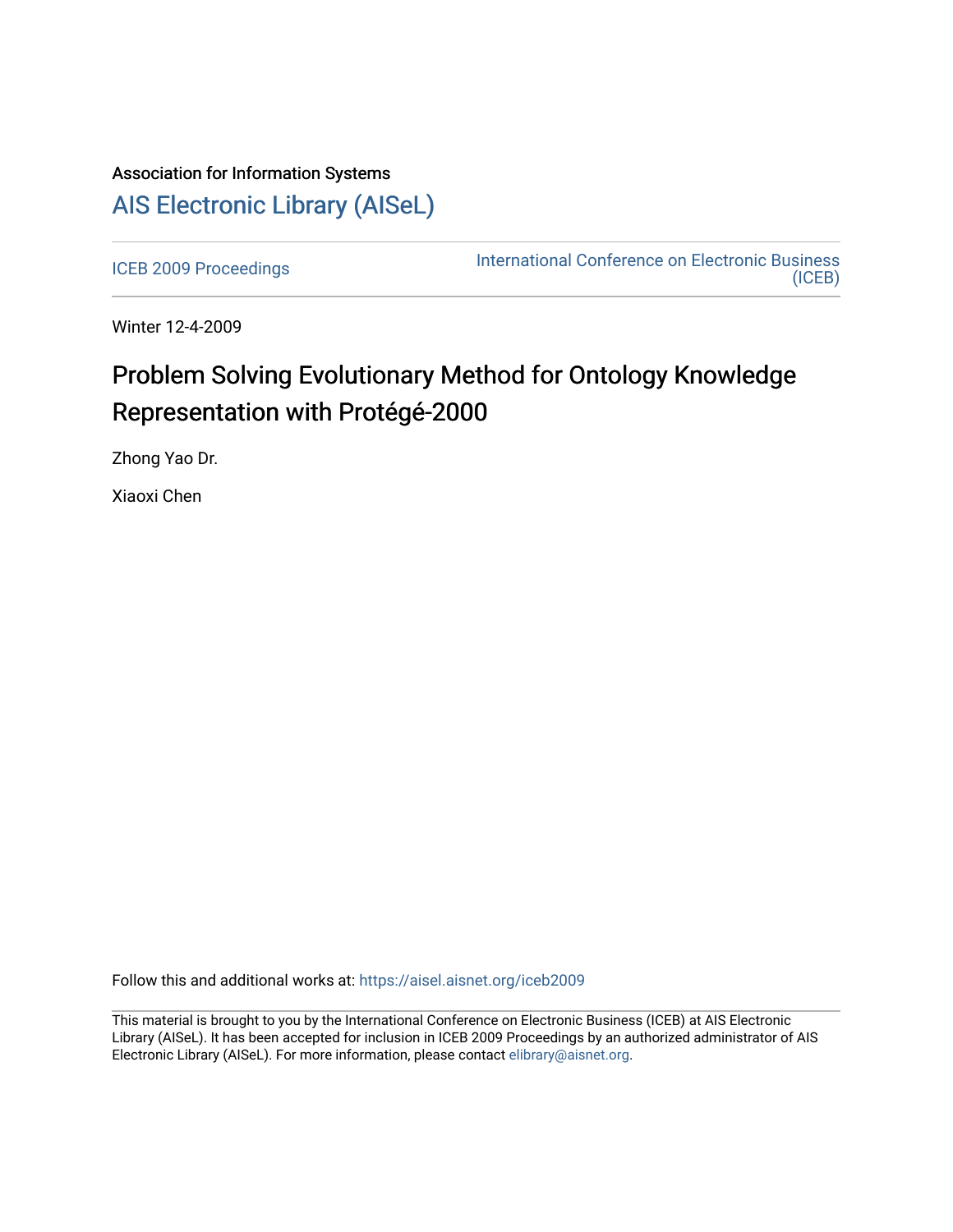## **PROBLEM SOLVING EVOLUTIONARY METHOD FOR ONTOLOGY KNOWLEDGE REPRESENTATION WITH PROTÉGÉ-2000**

Zhong Yao<sup>1</sup>, Xiaoxi Chen School of Economics and Management BeiHang University, Beijing, China <sup>1</sup> iszhyao@buaa.edu.cn;<sup>2</sup> Chenxx@buaa.edu.cn

### **Abstract**

This paper studies the knowledge representation with ontology method in the Protégé 2000 system. We first analyzed the various ontological methods for knowledge representation. Then we described the OWL method used in Protégé 2000 for knowledge representation. We proposed the new method named problem-solving evolutionary method (PSEM) for knowledge representation in which it is based the OWL of Protégé 2000. Then we design the interface between the Racer inference engine and the Protégé 2000. Based on the interface built, we can use the Racer inferring engine to reasoning the knowledge. We use the PSEM to experiment the professional domain knowledge of MIS in which it is based undergraduate level. Experiments have shown that PSEM based on the Protégé 2000 is able to represent some domain knowledge well and built knowledge with OWL can be inferred by the Racer.

**Keywords:** Knowledge Representation, Ontology, Protégé, Problem-Solving Evolutionary Methods, Racer

#### **Introduction**

The text as a concept model for knowledge presentation has been an important component in various fields such as knowledge engineering, knowledge management, intelligent system integration, information retrieval, semantic web, etc. In recent years, the ontology has been adopted in many business and scientific communities as a way to share, reuse and process domain knowledge. Ontologies are now central to many applications such as scientific knowledge portals, information management and integration systems, electronic commerce, and semantic web services. According to O'Reilly &Associate Inc. statistics in November 6, 2002, there are 52 kinds of the tools for building ontology (also called text editing tools). For example, OntoEdit[5], KAON, WebOnto and Protégé[4], OIL[11], etc. However, these tools are used mainly in manual way to build ontology, in which it leads to time-consuming and needing great effort, easily making preference mistakes and dynamically updating difficulty. Therefore, semi-automatic methods for building ontology had been proposed and developed—ontology learning. The basic

concepts of ontology learning are ontology generation, ontology mining and ontology extraction. This kind of work had done in 90s of the last century. There has informed a basic system architecture for building ontology, in which the natural language processing (NLP) and the machine learning are as principle theories[6]. Some systems in corresponding these architectural systems have also been developed such asTextToOntoL3, OntoLeam, the ASIUM system, the Mo'k Workbench, OntoLT, Adaptiva, SOAT and DOGMA etc. The results of ontology learning generally are a draft that requires to confirming by domain knowledge experts before as formal ontology to be used widely. Therefore, the tools of ontology learning often have been integrated into one of typical workable platform for ontology engineering (that is, a system that is a tool for building ontology). Then the system can obtain draft ontology by the ontology learning way to assist the knowledge engineers to build ontology. In this paper, we design a new ontology presentation process based on the ontology building system Protégé. As is well known, the Protégé is a java-based open source ontology editor by Stanford Center for Biomedical Informatics Research. Due to a consistent style with that of MS Windows applications in user interface, it is easy used and learning for common users. The hierarchy of ontology is presented with the tree structure. By clicking items in nodes of tree, users could insert and/or edit class, subclass, properties and instances etc. By that way, the ontology engineers can conceptually design the domain knowledge model without knowing specific ontology presentation languages.

## **Ontology-based Knowledge Representation Methods**

#### *The definition of ontology*

Although there are many kinds of descriptions for ontology, it has a basic acknowledge intrinsically that ontology is concerned with static domain knowledge (maybe specific domain, or more widely scope) that as a semantic foundation used for different subjects (people, agent, machine etc.) to communicate (messaging, interoperating, sharing etc.) In other words, ontology will provide clearly defined words lists that can be used to describe the relationship

*The 9th International Conference on Electronic Business, Macau, November 30 - December 4, 2009*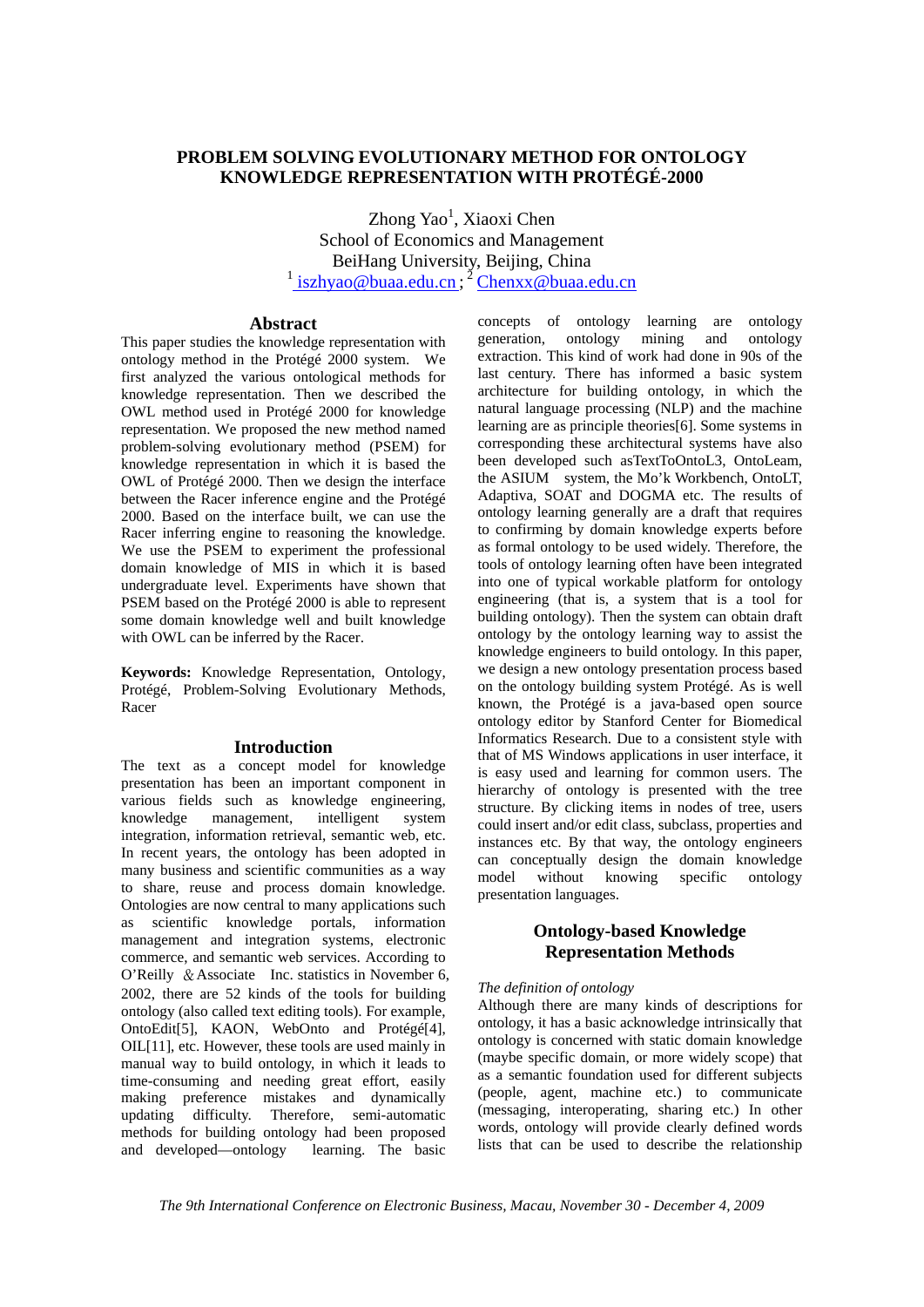among the concepts so that the users can reach a consistent concept in a specific domain. An ontology describes the concepts and relationships that are important in a particular domain, providing a vocabulary for that domain as well as a computerized specification of the meaning of terms used in the vocabulary. Ontologies range from taxonomies and classifications, database schemas, to fully axiomatized theories [4]. However, because people are not complete understanding the ontology initially, the definition of ontology is developing with the progress of technologies and studies in academia. In this paper, we follow the definition of Studer[9], that is, "an ontology is a formal, explicit specification of a shared conceptualization". This definition is implicitly 4 level meaning[2][3][6]:

- Conceptualization: refers to an abstract model of some phenomenon in the world by having identified the relevant concepts of that phenomenon.
- Explicit: the type of concepts used, and the constraints on their use are explicitly defined.
- Formal: refers to the fact that the ontology should be machine readable, which excludes natural language.
- Share: reflects the notion that an ontology captures consensual knowledge and the concept sets that are accepts as s related domain knowledge, that is, it is not private to some individual, but accepted by a group,

#### *Modeling Primitive of Ontology*

López and Pérez organize the ontology with the classification methods and induce 5 basic modeling primitives[7]:

- Classes or Concepts: refers to any events, such as work description, function, behavior, policy and reasoning process etc. From the viewpoint of semantics, it is an objective set. A frame has been used for its definition, including name of concept, relationship set with other concepts, and description of concept with natural language.
- Relations: interaction among concepts in domain, formally, it is an n-dimension subset of Cartesian product: R:  $C1 \times C2 \times \cdots \times Cn$ . For example, subclass-of. In semantic relationship, it is corresponding to a set-tuple of objective.
- Functions: a class of specific relationship. The nth element can only be decided by the earlier n-1 elements in the relationship. Formally, F: C1×C2×…×Cn-1→Cn. For example, Mother-of is a function, and mother-of(x, y) denotes y is the mother of x.
- Axioms: to stand for truth-functionally assertion, e.g. concept B belongs to scope of concept A.
- Instances: stands for element. An instance is an objective in semantics.

*Description Language of Ontology* 

OWL ( Web Ontology Language ) has been appeared in 2001[2]. The aims of OWL developed by W3C Web-ontology woking group is to provide a kind of language that can be used in various application languages. OWL is W3C organization recommended ontology description language in 2004. It is a semantic markup language that used to distribute and share ontology in WWW. OWL is developed on the basis of DAML+OIL (DARPA Agent Markup Language + Ontology Inference Layer) as an extension of RDF (Resource Description Framework). Its aim is to provide more primitives so that it can support more rich language representation and reasoning. W3C also published a draft framework for web service executed on OWL in order to provide cases and solutions for next generation Web service. According to different demands, OWL has three increasingly-expressive sublanguages: OWL Lite, OWL DL (Description Logics), and OWL Full.

## **Conclusions Problem Solving Evolutionary Method for Ontology Presentation**

Problem-Solving Evolutionary Method is originally coming from the practical application of information technology. The aims of introducing ontology to information technologies are for the computers to understand the semantic information in knowledge domain and provide more intelligent service for humans. This process, in fact, is also a software producing procedure. Therefore, software engineering method can be used as a reference for building ontology in information technologies.

In process of software development, four kinds of activities are often conducted: making specification of software, software coding, software confirmation, and software evolution. In corresponding for this process, the basic activities in the procedure of building ontology including: 1)Planning, this activity includes requirement analysis, domain determination, ontology specification making (aim, scope, method and use of ontology); 2 ) building ontology: knowledge acquisition, analysis, conceptualization (concept abstract, vocabulary determination), formalization (coding), integration, documenting; 3) Confirmation and evaluation: refining and confirmation, assessing correctness and validity; 4) maintaining and evolution. We find that this process is consistent with that of problem-solving method used in software engineering. This process has been noted by Fernández-López et al [2]. In the ontology research, Eriksson et al. [10] proposed a framework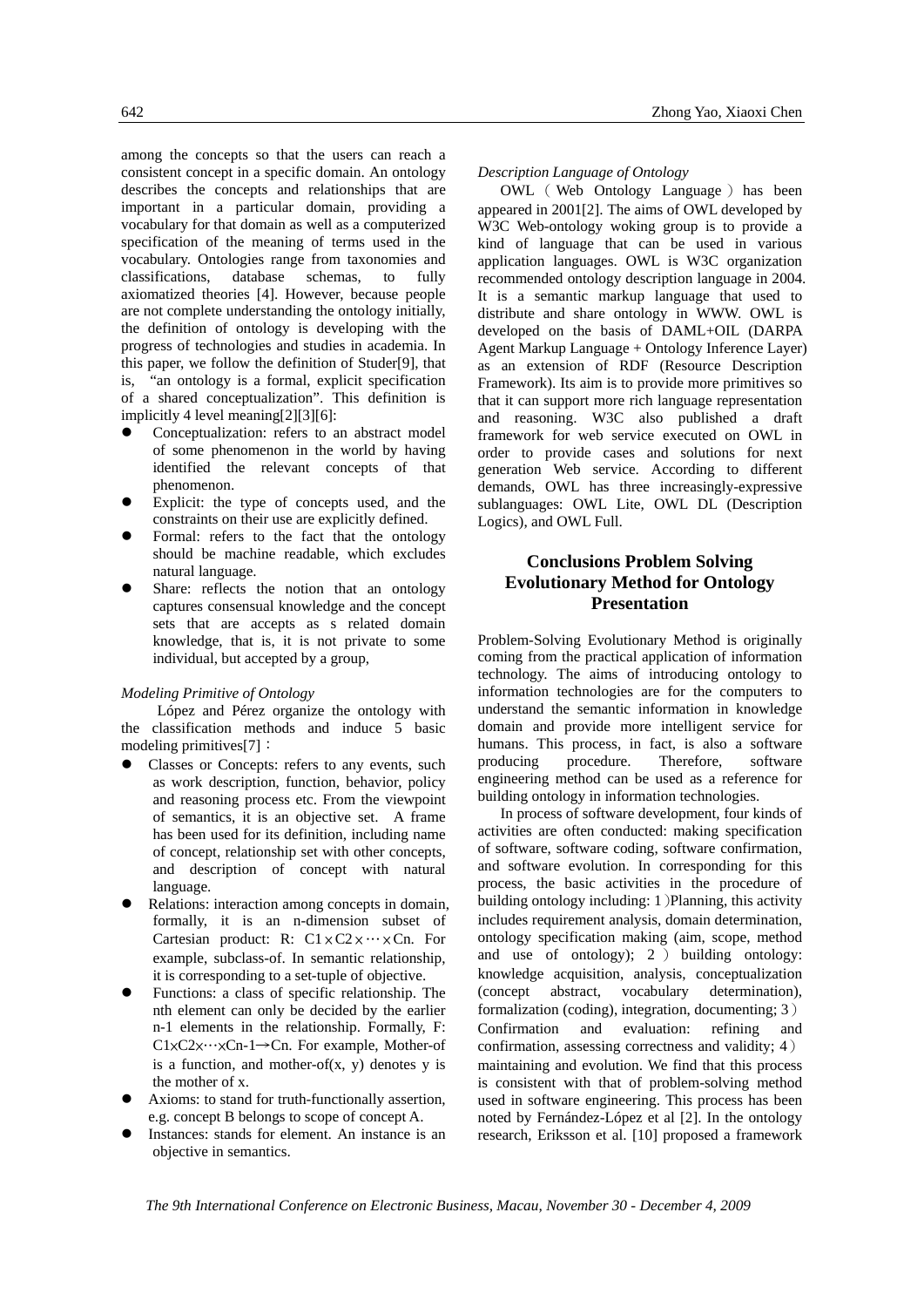for tasking modeling with problem solving method. However, they did not consider the evolutionary characteristic in problem-solving method. In the next sub-section, we introduce the problem solving methods with integrated evolutionary process.

#### *PSEM*

By our aforementioned analysis, we propose a new building ontology method, called problem solving evolutionary methods (PSEM). The framework is shown in Figure 1. Note that this figure is different with that of Yu et al. [1] presented in that we have integrated the evolutionary process in ontology knowledge refining process. The PSEM has the following steps to build ontology:

1) Requirement analysis. In this step, we need to clarify the objectives, scope, application and users for ontology to be built. On the face of it, building domain ontology is served for a machine (computer), and also it should be understandable for the machine. However, on the final aim, the ontology built is serving better information for human being. Therefore, similar to the process of software development, in the initial process of building ontology, we should understand and determine the application background and specific requirements. Generally, we can answer the following questions to clarify the demand: which domain knowledge will we build ontology? What kind of application does it for? Who are the target users? How long time does it need to build ontology? Which kind of describing language should it be choose?

2) Planning. In the second step, based on sufficiently understanding available resources and requirement specification, the ontology builder will work out the project specification (proposal). The proposal will include objectives, methods, task allocation, and time demanded of project development. This proposal is quite necessary in practical applications. However, in some project it is often omitted by developing team. Failure implementation in many projects is because they lack a project guide or proposal.

3) Knowledge collection and acquisition. First, developer should understand domain knowledge via various resources collecting knowledge, and the resources include experts, books, internet, journals, magazine and some others. To obtain information or knowledge, the methods may be brainstorming, interviewing, questionnaire, and internet survey such as knowledge automatic acquisition tools.

4) Key concepts and relations determination. After understanding domain knowledge sufficiently, knowledge workers will abstract key concepts and relation between these concepts in some domains and represent it with natural language accurately. Then these concepts and relations will be confirmed by the domain experts. Confirmed knowledge will be as core concept set in domain ontology. Because the experts has different concept and understanding for some concepts and knowledge workers also have different levels, this process can not be sure that all core concept and relation are key concepts and covers all domain knowledge. However, they should satisfy at least:

(1)Determined key concepts and its relations: the relationship among the concepts must be boundary of specific domain and often existing fuzzy relations, the relationship degree are not easy to determine. However, the relation degree or level should be explainable at least.

(2)Be accurately expressed with terminologies: The aim of building ontology is to provide a semantic standard for domain knowledge to be exchanged. Therefore, terminologies should be elaborately selected. It can not be too colloquial and also not too obscure (hard to understand). The basic requirement is that the terminology is unambiguous.

We refer to Wikipedia with bottom-up methods to build the key concepts and its relationships about the knowledge structure in major of information system. In this step, the developer should design a set of terminology, in which it should explain the procedure of selecting terminology and to describe each terms with natural language.

(3)Define the properties of concepts and facets of concepts: if an ontology system only defines a concept system, it can not provide solutions for dynamic requirement for knowledge understanding. Therefore, it is necessary that we need to design internal structure or hierarchy among the concepts once we have set up concept systems. One property is consisted of many facets, which includes value type, allowed values, cardinality and other attributes of related property.

#### 5)Coding

The final objective of building ontology is to understand real life of human by a machine. Therefore, the terminology used in ontology must be coded with formal language. Logic presentation is used more often in research fields. Description logic is a formal representation for ontology knowledge, and it draws the idea from KL-ONE system and a judging subset of first order predicate logic. However, it also have some difference with that of first order predicate logic in that the describing logic system can provide judging reasoning service. Among many knowledge presentation ways, formal ways have been interested in developers and researchers is because they have distinct theory foundation. It is quite suitable for representing applications by conceptual taxonomy and provides a lot of reasoning services. Currently, popular ontology describing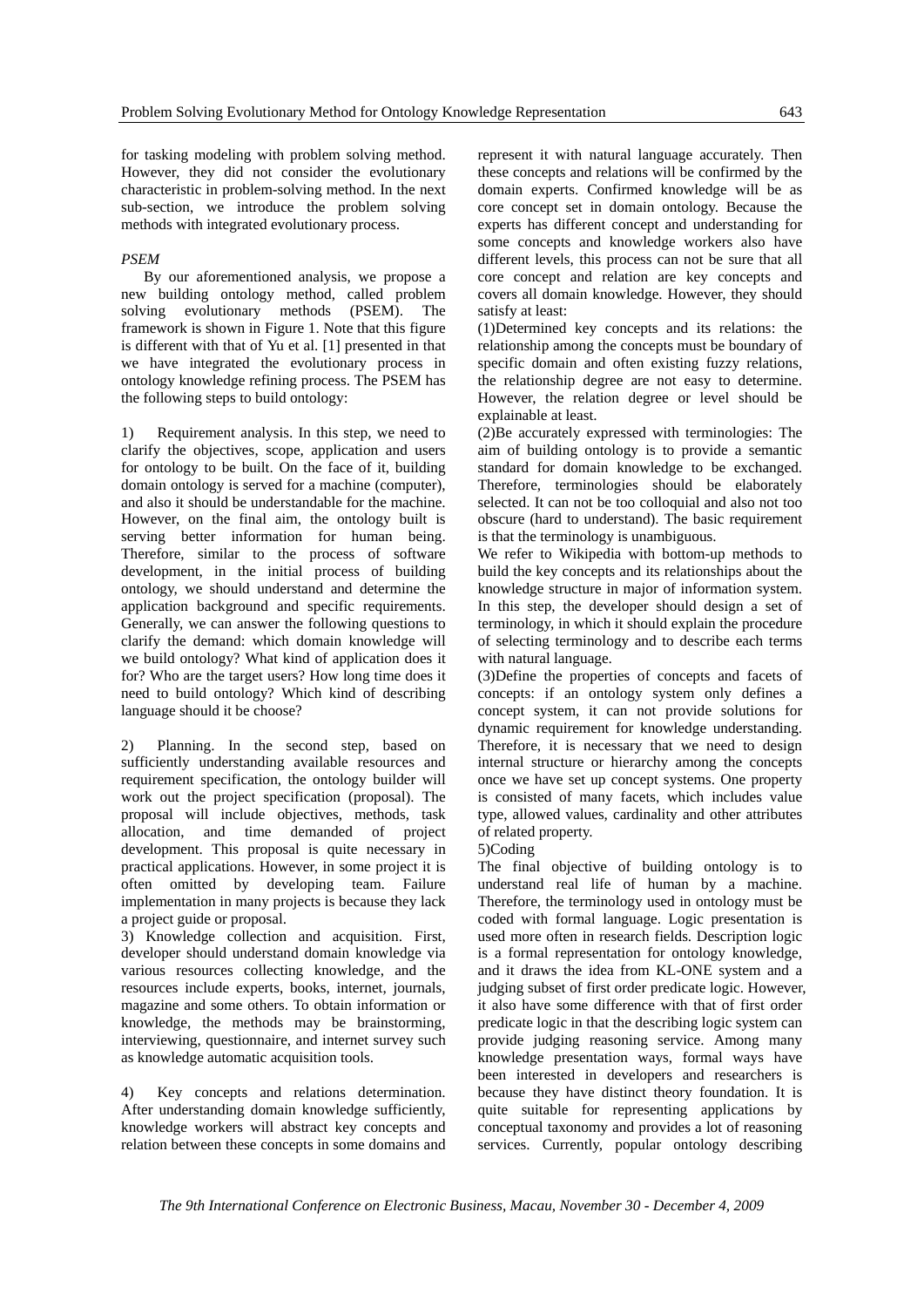language often uses those of logic description languages. In this paper, we use OWL OWL (Ontology Web Language) released by W3C in Feb, 2004 as describing language to representing the MIS filed domain knowledge. After ending the coding

process, the codes and documents has to store in file forms so that it can be as standard documents for sharing.



Figure 1. A Diagram of PSEM

## 6) Evaluation

After above five steps, we have built a basic ontology core. As done in software testing, the built ontology also needs to be tested and assessed. Currently, there is no standard commenting method for ontology, so there is no standard testing set. Comprehensive reviewing evaluation method for ontology, we have following indexes for assessing the ontology: correctness, consistency, expandability, validity, scope of ontology and ability of ontology description.

#### 7) Evolutionary

As is well known, one specific domain knowledge is very complex and its boundary is fuzzy. Domain knowledge is always cross among different domain. Therefore, it can not be built a complete ontology for domain knowledge in one-time, even it is a huge organization and have enough capabilities. In particular, for research organizations it is unreality to build a complete ontology. However, if one organization do one domain ontology development work with iterative process, or by evolutionary process, it can hope get a good ontology system. In each iterative process, the system will be recognized and evaluated by experts and users. If necessary, one can repeat the last time process. The ontology system will gradually expand and evolve

into a relatively complete system.

The patterns of ontology evolution can be integrated into new ontology, complementary concepts and relations by experts and discovery new knowledge by machine learning. In addition, in semantic web building process, editing and distributing information requires the workers who know and understand professional knowledge. These workers know domain knowledge ontology building status and manually or semi-automatically use the ontology to label common page semantics. In label process, they find new concepts and relations. If we integrate the label process into ontology building process, we can easy realize the ontology evolution. This evolutionary process is more easily operate than in case of expert definition, and more accurate than the machine learning. However, this process requires an adaptable tool to support.

#### **Reasoning with Racer Inference Engine**

After the ontology knowledge has been constructed, the next development is to reason the knowledge and recommend more personalized knowledge to users. We integrate the Racer inference engine into Protégé system to make the knowledge reasoning. The basic framework is as shown in Figure 2.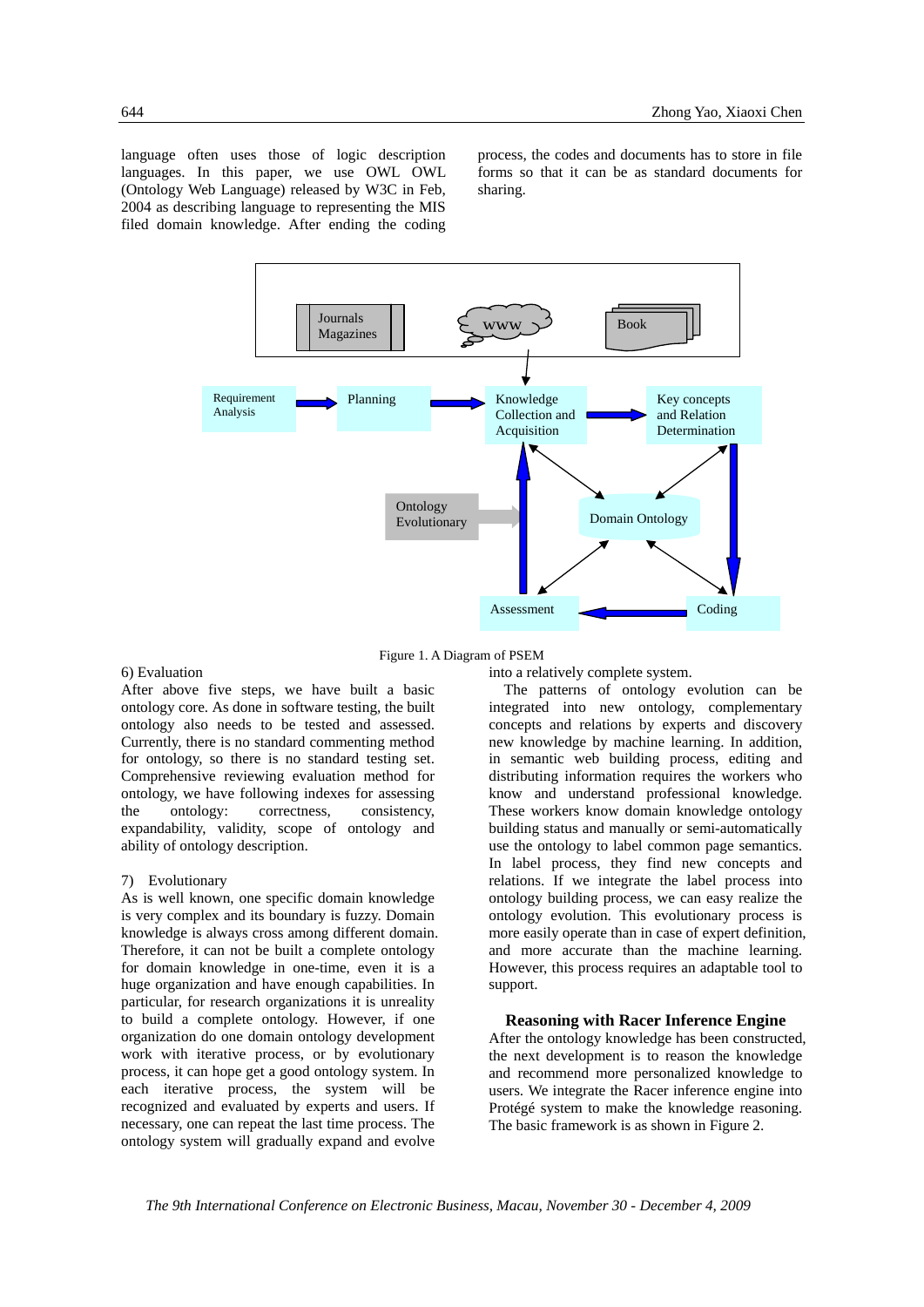

Figure 2. Logic Interface between the Protégé and Racer 1) Analyzing Semantics Model

Here the semantic model analysis means that we first get the factors, such as concepts, rules and relationships, those used to describe semantic models from the invoking API of Protégé. Note that in programming development it needs importing the developing package of Protégé, "import edu.stanford.smi.protege.model.\*;"

(1) Accessing Protégé project

Two kinds of ways can be used for this aim: one is directly integrating the Protégé into current project. For example,

Project project = ProjectManager.getProjectManager(); KnowledgeBase  $kb = project.getKnowledgeBase$ );

Where, a project defines a Protégé project that is being used. Kb defines the knowledge base of current project. Based on this knowledge base, other elements can be obtained by invoking Protégé developing package interface. Another way to access the Protégé project is by designated saving path of Protégé building a project to analyze the model. The coding segment is as follows

Private static final String PROJECT\_FILE\_NAME= "e:\\dxd\\pprj\\luoding.pprj"; Collection errors = new ArrayList(); Project project =new Project(PROJECT\_FILE\_NAME, errors); KnowledgeBase kb = project.getKnowledgeBase();

Where, the string used to input the project directory path, and errors are the message string that error path met. After the project has been obtained, the corresponding knowledge base also has been built. (2)Getting the elements of knowledge base

 Next step is to obtain the elements of the knowledge base through the API provided by the Protégé. These elements include Class, Slot, and the relationship between the Class and the Slot. In Protégé semantic model, rules and relationship (except the farther-child node) all are described with Slot. Then we use the recursion process to

analyze whole knowledge base to obtain the tree structure and its root nodes of all class. At the same time, we also get the slots in the knowledge model. The attributes of various concepts are existed in slot form of the protégé. By the way, the slot has a mapping with the class. However, the analyzed slots are attached in related class. Invoking method such as,

getDirectSubclasses(), cls.getDirectSubclasses()

#### (3) Connecting to the database

The information of database are related with the semantic model and mapping. We can get the some concepts database model by analyzing the knowledge model. The database information includes database IP address, type, database name and table name. All these information are attached on the Slot as the OwnSlot.

#### 2) Using Racer to reasoning

Racer system proves a interface with the protegesystem. By sending a message to Racer system, and then receive the results by the Racer reasoning. First it needs to monitor the port of Racer (default 8088), that is to check whether the Racer has started or not. If started, invoking interface provided by the Racer system to build the knowledge base. Then with RQL to search the knowledge base. The connecting operating is as follows:

 $\Gamma$ RacerClient client  $\Gamma$ RacerClient("192.168.0.88","8088"); Client.openConnection() ;//connectted to Racer Client.closeConnection() ;//interrupt to Racer

Next, input the user's index words into Racer to reasoning. Receive the results of Racer output. Coding segment is as follows.

StringBuffer buf = new StringBuffer(): Buf.append(connectClient().synchronoousSend(queryTe xt)); Buf.toString();

3)Analyzed model input Racer. In our example, reasoning rules are as follows. (in-knowledge-base MIS)

(signature: atomic concepts (business information management, supply chain management, project management, organizational culture, database,<br>management information systems industrial management information systems, engineering, …) :roles (( know: person knows person)) ((interest: person interests in knowledge : domain person : range professional knowledge

in business information management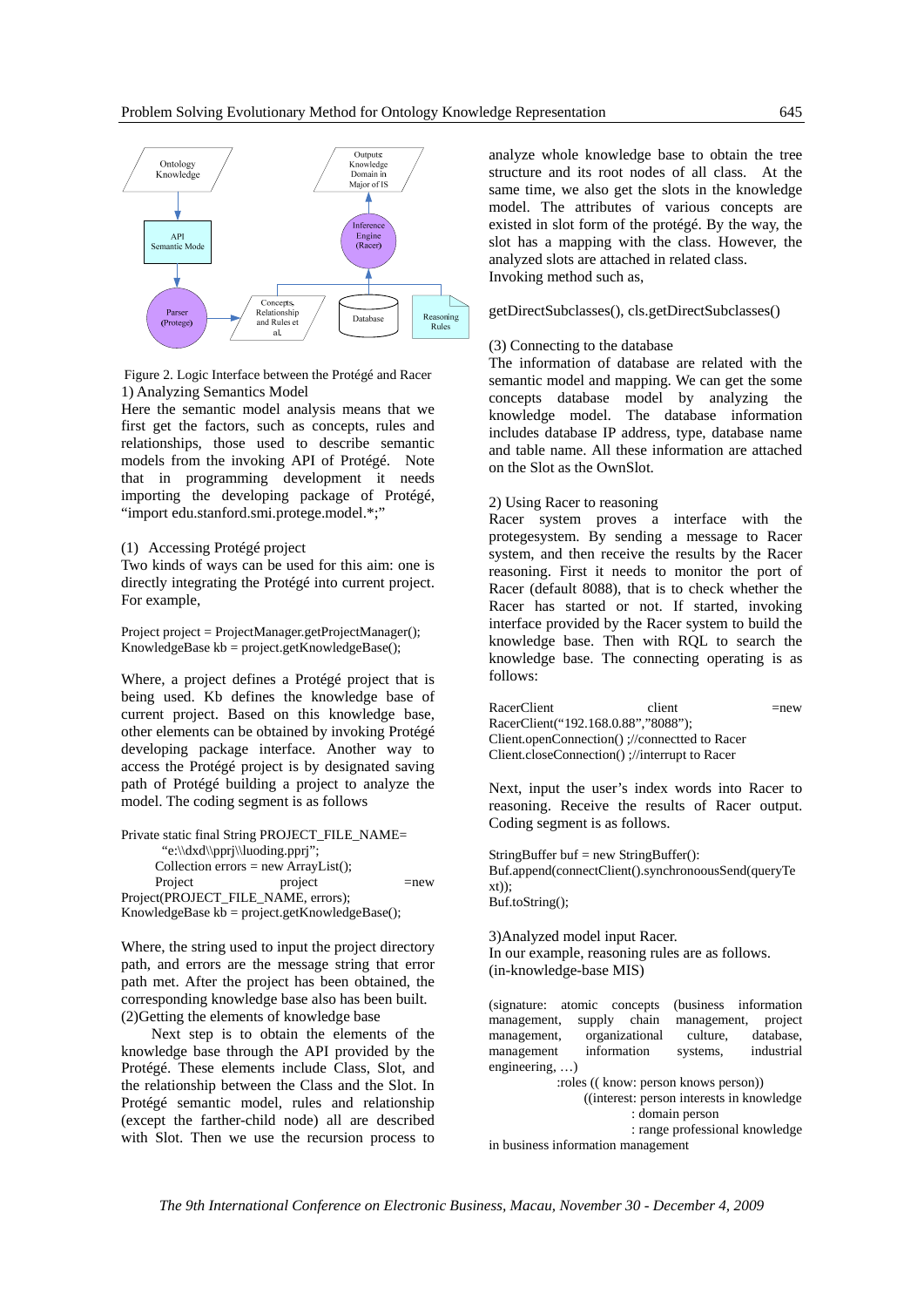

:individuals((Zhang Ming, Wu Kaixuan, Liu Simeng **……**))

 :rules (( Tableaux Algorithm: transitive t)) ((axiom: transitive t))

 $((model \text{ analyzing way : transitive t}))$ This rule defines the concepts, rules and properties of ontology, and builds the algorithm and users personalization. Then, the Racer conducts the reasoning and gets a tree structure in which it is of the hierarchy of structure. In the process of reasoning, Racer also stores the properties of various classes, including the range and domain. When users ask the question to Racer, the Racer accepts this question into Abox, and the matching these concepts with the those stored in Abox. After the end of this matching process, matched data will be transferred into the Tbox. Tbox represents the inclusion relationships. By the data process, fitted results will be output. This completes the one cycle of reasoning.

#### **An Experimental Example**

We use the knowledge in management information systems as our domain knowledge to build an ontology. Following above steps to build MIS ontology and then present it in Protégé 2000. First we analyze the preliminary knowledge and professional foundation courses in MIS, then comprehensive main professional courses. On the other hand, we investigate the requirement knowledge in practice, particularly in IT enterprises, we build the knowledge ontology with OWL and then exhibit it on protégé 2000. See Figure 3. (due to room of this paper, we don't introduce this example in detail). Then we use the Racer to reasoning the knowledge built with the protégé.

#### **Conclusions**

In this paper, we propose a problem solving evolutionary method to build domain knowledge ontology. We use protégé 2000 as tools to build ontology of domain knowledge in management information systems. Experiments have shown that our new method can effectively improve the ontology building process and provide a convenient process for sharing knowledge. Built knowledge ontology also provides a foundation for the

knowledge reference. Therefore, the next step of our work will be design a knowledge reasoning mechanism to refer in above knowledge ontology.

**Acknowledgement.** This research is partially supported by Natural Science Foundation of China with Project No. 70672020, and 70521001.

#### **References**

- [1] Yu Shu-Hao, Su Shou-Bao, Liu Ren-Jin. (2007), "A Comparative Studies in Ontology Modeling with UML and OWL," *Journal of Computer Technology and Development* (In Chinese). Vol. 17, Issue 1, pp. 155-157.
- [2] Fernandez, Mariano. (1999), "Overview of Methodologies for Building Ontologies,"<br>Proceedings of IJCA1999's Workshop on *Proceedings of IJCA1999's Ontologies and Problem Solving Methods: Lessons Learned and Future Trends*, pp. 4.1-4.13.
- [3] ISI Natural Language Processing Research Group, (2007), "Ontology Creation and Use: SENSUS," Hhttp://www.isi.edu/natual-language/resources/se nsus.htmlH, accessed in 2007-06-01.
- [4] The Protégéproject. Hhttp://protege.stanford.eduH, 2002.
- [5] Sure Y., Erdmann M., Angele J., Staab S., Studer R., and Wenke D. (2002), "OntoEdit: Collaborative Ontology Engineering for the Semantic Web," In *International Semantic Web Conference 2002* (ISWC 2002), Sardinia, Italia, 2002.
- [6] Chen Jie, Yang Dong-Qing, Zhang Ming, Tang Shi-Wei, Deng Zhi-Hong (2002), "Overview ontology," *Journal of Peking University* (In Chinese), Vol. 38, Issue 5, pp. 728- 730.
- [7] Fernández-López, M.; Gómez-Pérez, A. (2002), "Overview and Analysis of Methodologies for Building Ontologies ," *Knowledge Engineering Review*, Vol. 17, Issue 2, pp. 129-156.
- [8] Gomez-Perez A. and Benjamins, V. Richard, (1999), "Overview of Knowledge Sharing and Reuse Components," In *Proceedings of the IJCAI-99 workshop on Ontologies and Problem-Solving Methods* (KRR5), Stockholm, Sweden, August 2, 1999, pp. 1.1-1.15.
- [9] Studer R, Benjamins V R, Fensel D. (1998), "Knowledge Engineering, Principles and Methods," *Data and Knowledge Engineering*, Vol. 25, Issue 1, pp.161-197.
- [10] Eriksson H, Shahar Y., Tu S.W., Puerta A.R., and Musen M.A. (1995), "Task Modeling with Reusable Problem-Solving Methods," *Artificial Intelligence*, Vol. 79, pp. 293-326.
- [11] Fensel, D., van Harmelen, F., Horrocks, I., McGuinness, D. L. and Patel-Schneider, P. F. (2001), "OIL: An Ontology Infrastructure for the Semantic Web," *IEEE Intelligent Systems*, Vol. 16 Issue 2, pp.38–45.

*The 9th International Conference on Electronic Business, Macau, November 30 - December 4, 2009*